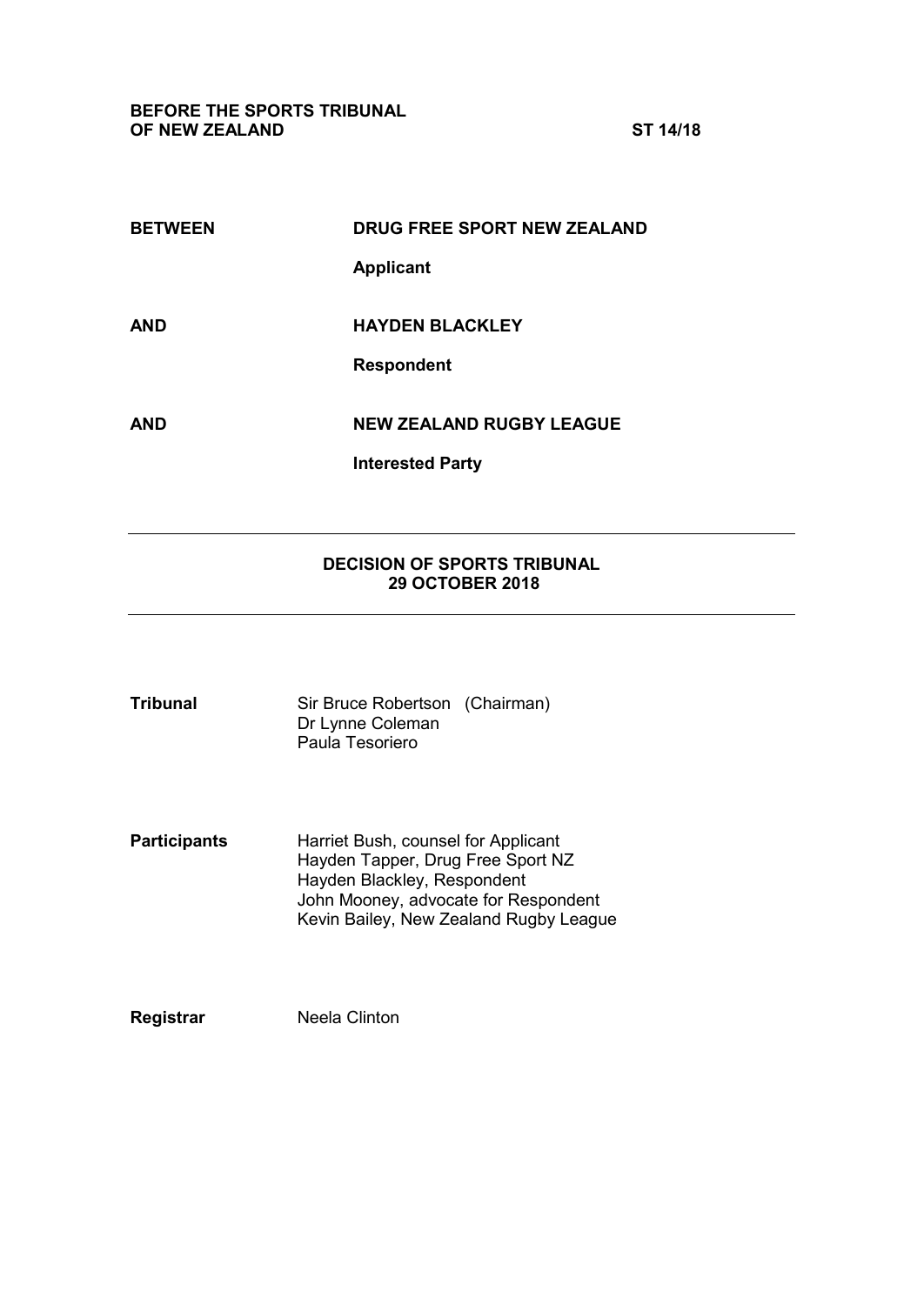## **Background**

- 1. This is the Tribunal's tenth case arising from Medsafe's *NZ Clenbuterol*  investigation. Medsafe passed information from the website's database to Drug Free Sport New Zealand (DFSNZ), which investigated the names to see who were registered as members of New Zealand sports organisations and therefore subject to the Sports Anti-Doping Rules (SADR).
- 2. DFSNZ confirmed a list of customers who were bound by SADR and details of their internet purchases of clenbuterol and other anabolic steroids from *NZ Clenbuterol.* In October 2017 DFSNZ commenced its first batch of proceedings against those who had purchased prohibited substances online.

## **Proceedings**

- 3. Hayden Blackley, the respondent, is an athlete identified in the Medsafe investigation. DFSNZ filed proceedings against Mr Blackley on 7 September 2018 but was unable to confirm service of the proceedings on the Respondent until 10 October. DFSNZ alleged Mr Blackley on or about 13 February 2015 purchased 20ml of clenbuterol from the *NZ Clenbuterol* website and used it at various times in breach of 2015 SADR 2.2 and 2.6. At the time of the alleged breach Mr Blackley was registered with New Zealand Rugby League.
- 4. Mr Blackley was provisionally suspended without opposition on 15 October 2018. On 18 October he filed his Form 2 admitting the violation, so the Tribunal was only required to determine the penalty to be imposed. Under SADR 10.2 the sanction is a four year period of ineligibility, but if the athlete can establish the violation was unintentional, the period of ineligibility can be reduced to two years.
- 5. Mr Blackley advised that he had previously used powder and drink supplements and purchased clenbuterol because he thought it was an alternative weight loss product. He said he was not aware clenbuterol was a banned substance but did not use it on the advice of his friends.
- 6. It was accepted on the evidence that Mr Blackley's violation was not intentional. SADR 10.11.1 and 10.11.2 enables the Tribunal to commence the period of suspension earlier than the hearing date where there have been substantial delays and/or timely admission by the athlete.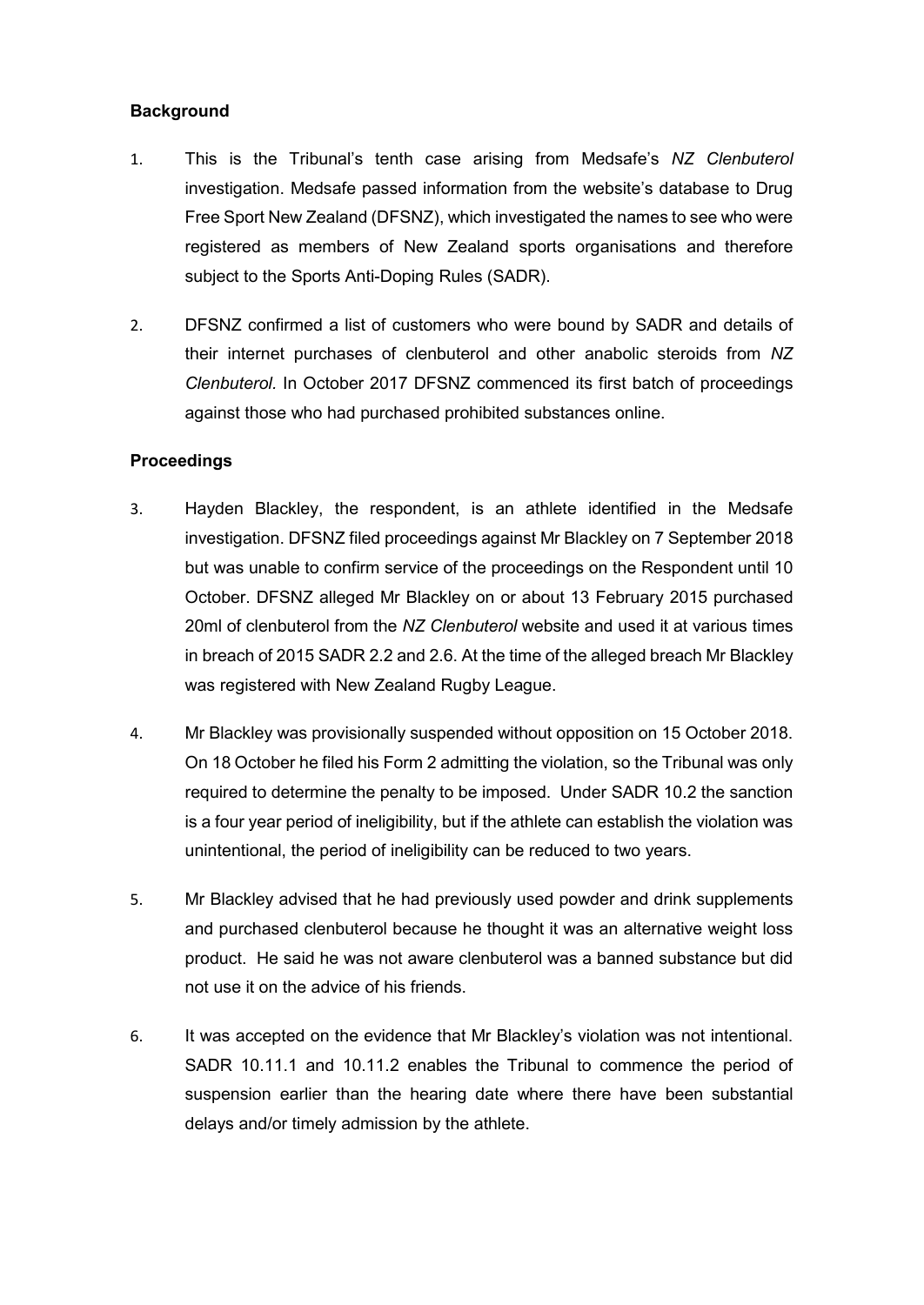- 7. On 26 October the parties filed a joint memorandum in relation to sanction which recorded the relevant facts and jointly proposed an appropriate sanction. A copy of the memorandum is annexed.
- 8. The Tribunal having considered all available material is satisfied it is able to accept the proposed sanction without the need for a hearing and makes the orders proposed. The circumstances here are similar to those in previous cases determined by the Tribunal.

## **Order**

9. Mr Blackley's suspension will be for a period of two years backdated by 12 months to commence from 15 October 2017.

Dated: 29 October 2018

 $\Lambda$ 

...................................... **Sir Bruce Robertson Chairman**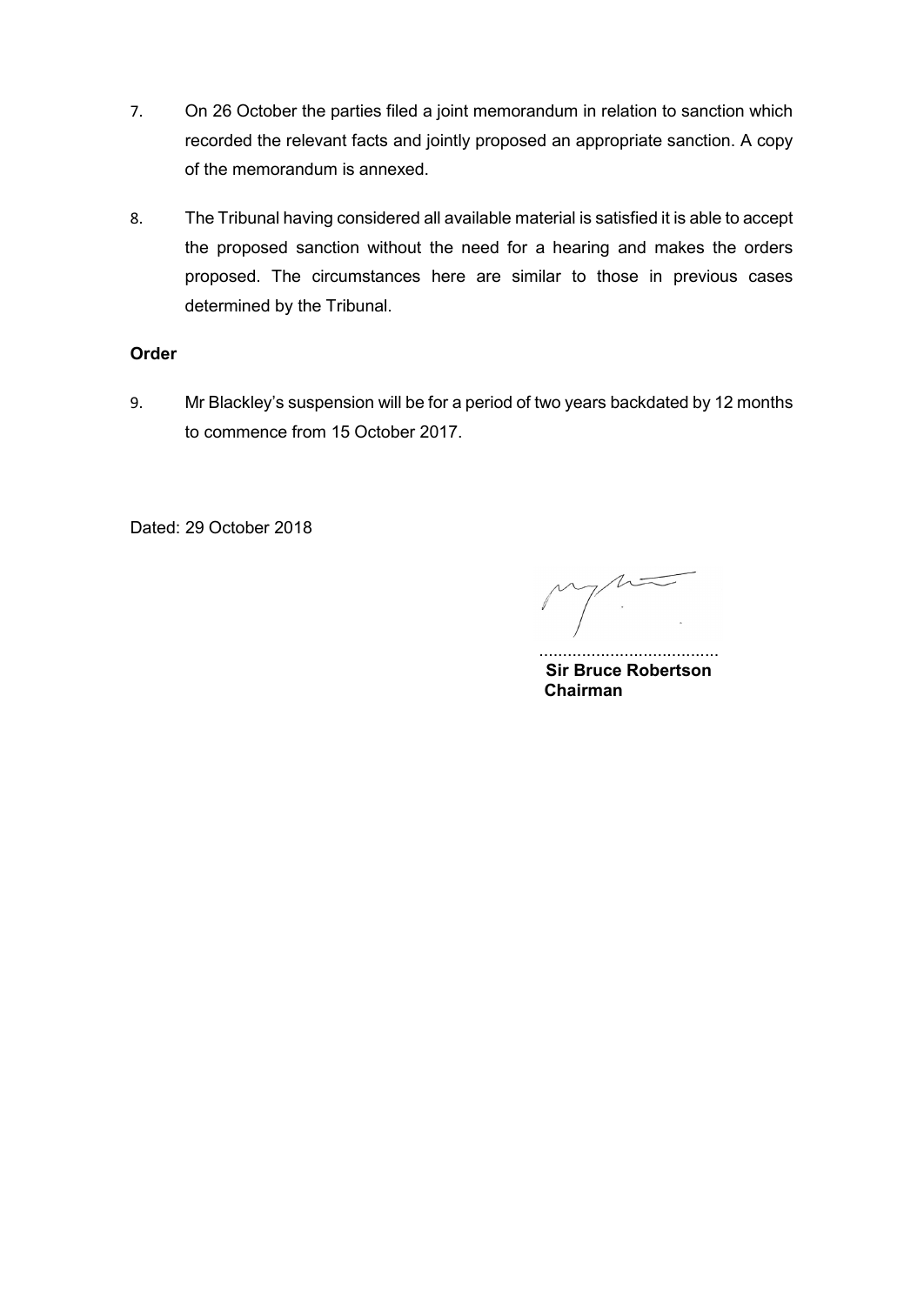### **ANNEXURE:**

**New Zealand Sports Tribunal**

**ST 14/18**

**between**

**DRUG FREE SPORT NEW ZEALAND Applicant and**

> **HAYDEN BLACKLEY Respondent**

# **JOINT MEMORANDUM ON SANCTION**

25 October 2018



**Barristers and Solicitors** LEVEL 16 VERO CENTRE 48SHORTLAND STREET PO BOX 2026 SHORTLAND STREET AUCKLAND NEW ZEALAND TELEPHONE 64 9 912 7100 FACSIMILE 64 9 912 7109 EMAIL[: isaac.hikaka@lsl.co.nz](mailto:isaac.hikaka@lsl.co.nz) SOLICITOR ON RECORD: ISAAC HIKAKA EMAIL[: harriet.bush@lsl.co.nz](mailto:harriet.bush@lsl.co.nz) SOLICITOR ACTING: HARRIET BUSH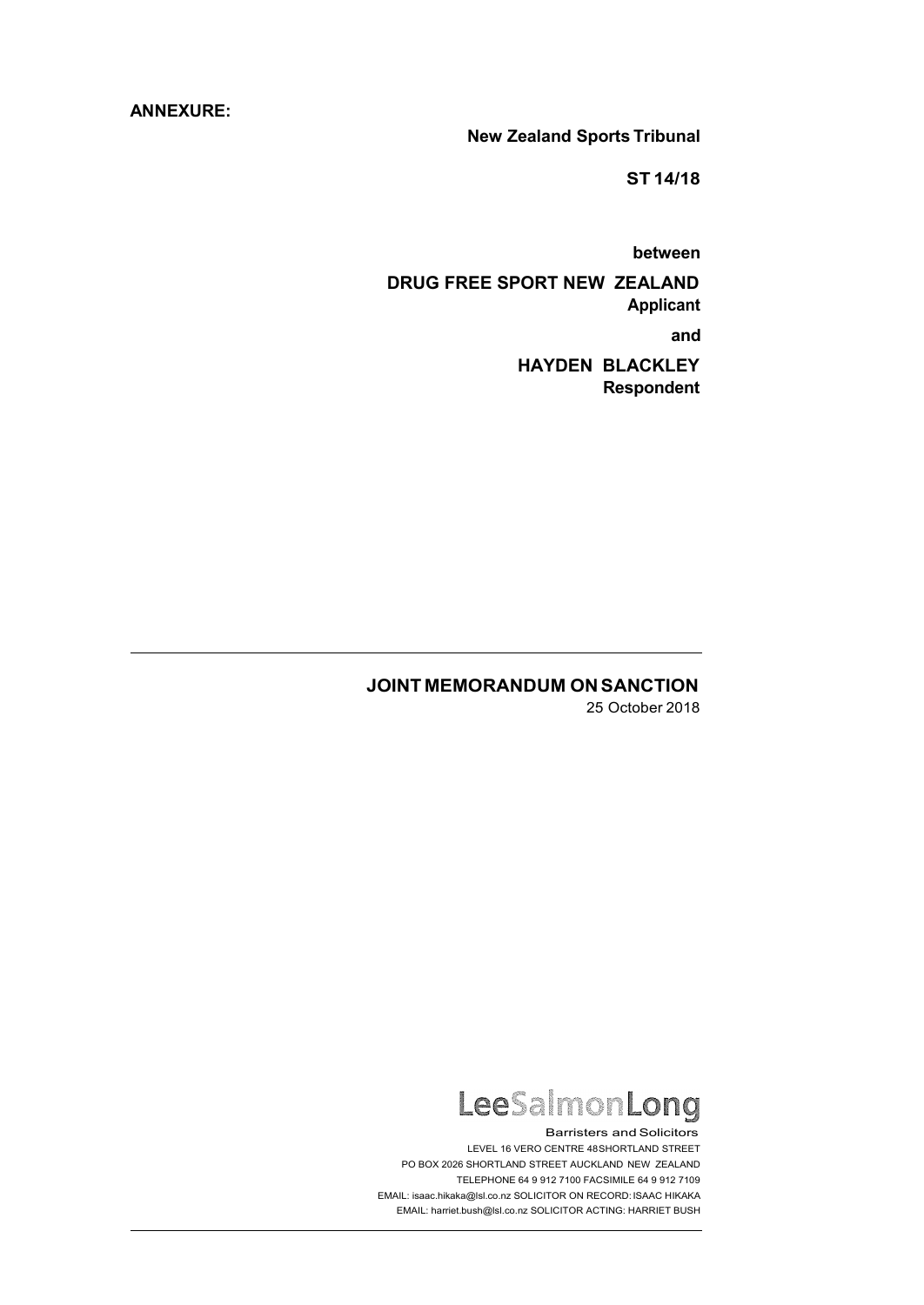#### **JOINT MEMORANDUM ON SANCTION**

#### **MAY IT PLEASE THE TRIBUNAL**

- 1. On 7 September 2018, the applicant, DFSNZ, filed anti-doping rule violation proceedings against Mr Blackley arising out of Medsafe New Zealand's investigation into the website trading as NZ Clenbuterol. Mr Blackley has admitted the violations and set out his position in Form 2.
- 2. The parties have now had the opportunity to consider the statements filed in this matter and other recent Tribunal cases involving athletes who purchased substances from NZ Clenbuterol and the sanctions imposed in those matters.
- 3. The parties jointly submit that the appropriate sanction for Mr Blackley for breach of rules 2.2 and 2.6 of the Sports Anti-Doping Rules 2015 **(SADRs)**  is a period of **two years ineligibility backdated by 12 months from the date of preliminary suspension,** being 15 October 2018.

### **Background**

- 4. On 24 August 2018, DFSNZ notified Mr Blackley that it intended to bring allegations before the Sports Tribunal that Mr Blackley had breached rr 2.2 (use or attempted use of a prohibited substance) and 2.6 (possession of a prohibited substance) by:
	- (a) Purchasing two 10ml bottles of clenbuterol on or about 13 February 2015;and
	- (b) Using or attempting to use it at various times after that date.
- 5. Mr Blackley did not respond to the notification and DFSNZ subsequently filed the proceeding. At the provisional suspension hearing on 15 October 2018, Mr Blackley signalled that he would admit the allegations. He then filed Form 2 admitting the violations.
- 6. Clenbuterol is prohibited at all times as a S1 anabolic agent under the Prohibited List 2015. It is a non-specified substance, prohibited both incompetition and out-of-competition.
- 7. Under r 10.2 of the SADRs, the period of ineligibility for breach of rr 2.2 and 2.6 for a violation involving a non-specified substance is four years. Where the athlete can establish that the anti-doping rule violation was unintentional, the period of ineligibility shall be two years.

### **Two or four year starting point**

8. In order for the period of ineligibility to be reduced to two years, the athlete must satisfy the Tribunal, on the balance of probabilities, that the violation was unintentional. SADR 10.2.3 provides that the concept of intention in r 10.2, is "meant to identify athletes who cheat." An intentional violation involves either: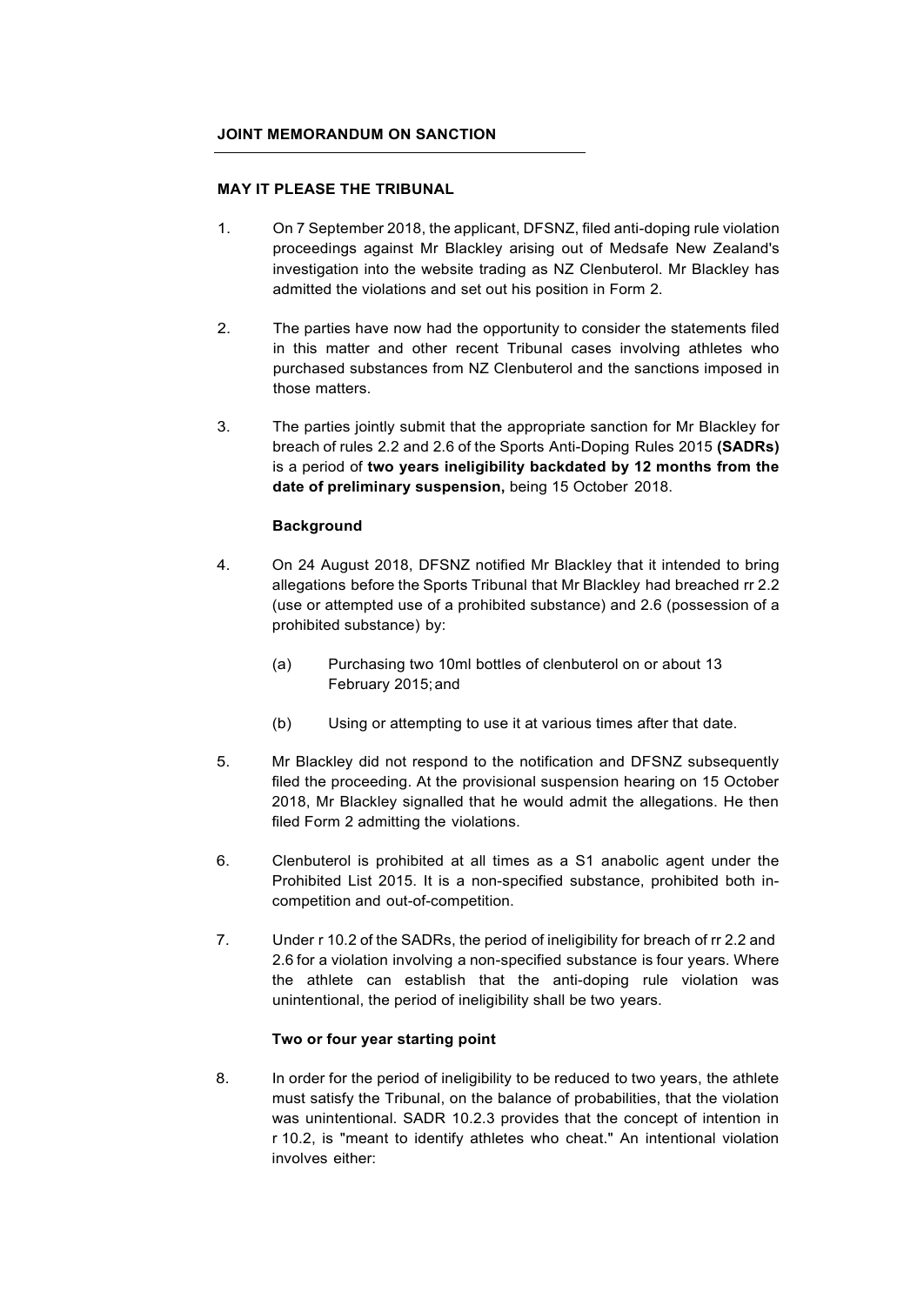- (a) Knowledge by the athlete that he or she engaged in conduct that they knew constituted an anti-doping rule violation; or
- (b) Knowledge by the athlete that there was a significant risk that the conduct might constitute or result in a rule violation and manifestly disregarded that risk.
- 9. In this case the parties agree that there is evidence from which the Tribunal could be satisfied that Mr Blackley's violation was unintentional:
	- (a) Mr Blackley's evidence is that:
		- (i) he purchased clenbuterol for weight loss;
		- (ii) he had no idea what clenbuterol was or that it was banned;
		- (iii) he has never received any drug training; and
		- (iv) when the product arrived it looked suspicious and he threw it away without using it.
	- (b) The email evidence obtained by DFSNZ only shows Mr Blackley purchasing clenbuterol on one occasion.
	- (c) In similar cases where an athlete purchased clenbuterol and did not turn his mind to his obligations under the SADRs the Tribunal has held that the violation was unintentional.  $1$
- 10. Accordingly, the parties jointly submit that the appropriate period of ineligibility in this case is two years.

### **Backdating**

- 11. The starting point under the SADRs 2015 is that the period of ineligibility should start from the date of the final hearing. Any period of provisional suspension shall be credited against the total period of ineligibility served.
- 12. Under r 10.11.1 the Tribunal has discretion to start the period of ineligibility at an earlier date where there have been "substantial delays in the hearing process not attributable to the athlete". In decisions involving the Medsafe Clenbuterol investigation, including *DFSNZ* v *Lachlan Frear* and *DFSNZ* v *Ware,* the Tribunal has considered that the time it had taken DFSNZ to advance the investigation has resulted in substantial delay for which the athletes were entitled to some allowance.
- 13. Rule 10.11.2 also allows the period of ineligibility to be backdated where the athlete promptly admits the violation after being confronted by DFSNZ. As noted, Mr Blackley signalled his intention to admit the allegations at the provisional suspension application, shortly after the proceeding was served on him. The parties agree that the Tribunal could properly find that this amounts to a timely admission.

<sup>1</sup>See for example *Drug Free Sport New Zealand* v *Lachlan Frear* ST 07/17.